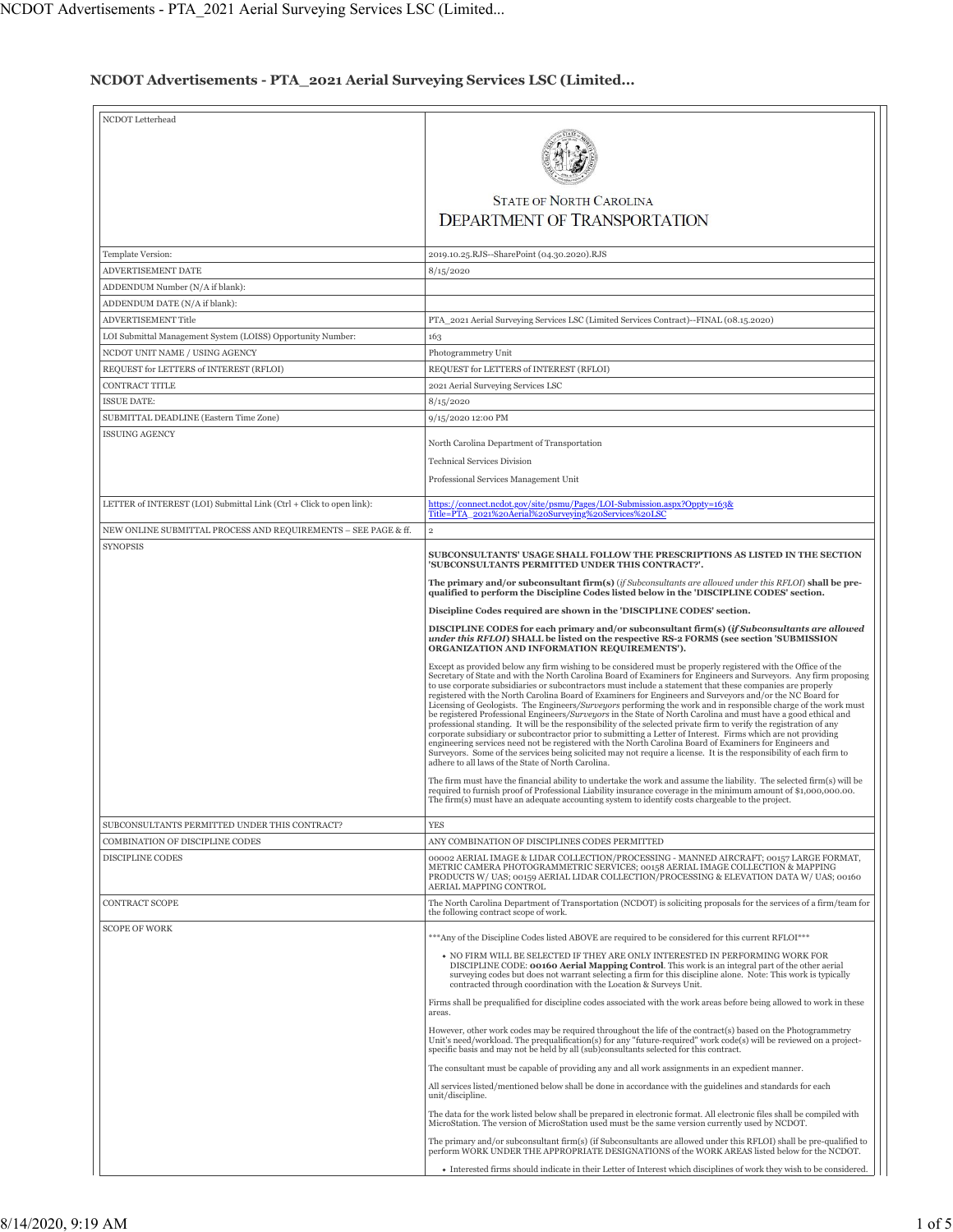|                                | • Provide a list of work/work codes that can be performed by the primary firm and work that is intended to be<br>completed by a subconsultant.<br>• Work in all the above disciplines will be assigned on an "as needed" basis.                                                                                                                                                                                                                                                                                                                                                                                                                                                                                                                                                                                                                                                                                                                                                                                                                                                                                                                                                                                                                                                                                                                                                                                                                                                                            |
|--------------------------------|------------------------------------------------------------------------------------------------------------------------------------------------------------------------------------------------------------------------------------------------------------------------------------------------------------------------------------------------------------------------------------------------------------------------------------------------------------------------------------------------------------------------------------------------------------------------------------------------------------------------------------------------------------------------------------------------------------------------------------------------------------------------------------------------------------------------------------------------------------------------------------------------------------------------------------------------------------------------------------------------------------------------------------------------------------------------------------------------------------------------------------------------------------------------------------------------------------------------------------------------------------------------------------------------------------------------------------------------------------------------------------------------------------------------------------------------------------------------------------------------------------|
|                                |                                                                                                                                                                                                                                                                                                                                                                                                                                                                                                                                                                                                                                                                                                                                                                                                                                                                                                                                                                                                                                                                                                                                                                                                                                                                                                                                                                                                                                                                                                            |
|                                | 1. Large Format, Metric Camera Photogrammetric Services: (Discipline Code 00157)<br>The work consists of performing 3-D stereo image measurements for computing position and orientation of<br>large format, frame metric camera aerial imagery and photogrammetrically stereo compiling planimetric,<br>topographic, and DTM data; merging the compiled photogrammetric data with field data such as planimetric<br>classification, cadastral data, and utility data; field classifying planimetric features; collecting and mapping<br>cadastral data from existing county tax bases; producing planimetric maps, topographic maps, base plan sheets,<br>digital orthophotography, DTM data and Aerotriangulation and Airborne Survey Reports as specified in the<br>NCDOT Photogrammetry Unit manuals; and delivering the planimetric maps, topographic maps, base plan<br>sheets, digital orthophotography, DTM data and Reports in digital formats. All mapping and base plan sheet<br>digital data and DTM data shall be delivered in 3-D design files that conform to the NCDOT Photogrammetry<br>level structure and symbology specifications. Digital orthophotography shall be delivered in MrSID or TIF<br>format with associated world files with specified compression. All work must be performed under the<br>responsible charge of a North Carolina (NC) registered Professional Land Surveyor (PLS). All<br>Aerotriangulation and Airborne Survey Reports must be certified by an NC PLS. |
|                                |                                                                                                                                                                                                                                                                                                                                                                                                                                                                                                                                                                                                                                                                                                                                                                                                                                                                                                                                                                                                                                                                                                                                                                                                                                                                                                                                                                                                                                                                                                            |
|                                | 2. Aerial Image & LiDAR Collection/Processing - Manned Aircraft (Discipline Code 00002):<br>The work consists of acquiring large format, frame metric camera aerial imagery and airborne topographic<br>LiDAR data using a manned platform at various altitudes above mean ground level. The aerial camera and<br>topographic LiDAR systems must be integrated with on board Global Navigation Satellite System/Inertial<br>Measurement Unit (GNSS/IMU) equipment to collect data for high accuracy sensor position and orientation<br>determination. The work also includes flight and control plan preparation, image and LIDAR post processing,<br>and certifying Reports for acquisition, position and orientation data, and LiDAR derived elevation products.<br>All work must be performed under the responsible charge of a North Carolina (NC) registered Professional<br>Land Surveyor (PLS). All Reports for acquisition, position and orientation data, and LiDAR derived elevation<br>products must be certified by an NC PLS.                                                                                                                                                                                                                                                                                                                                                                                                                                                                 |
|                                | 3. Aerial Image Collection & Mapping Products W/UAS (Discipline Code 00158):                                                                                                                                                                                                                                                                                                                                                                                                                                                                                                                                                                                                                                                                                                                                                                                                                                                                                                                                                                                                                                                                                                                                                                                                                                                                                                                                                                                                                               |
|                                | The work consists of using small format, frame non-metric camera imagery for generation of geospatial<br>products to include image position and orientation determination, orthophotos, and elevation data. The work<br>includes acquiring small format, frame aerial imagery with a mechanical shutter, non-metric camera on board<br>an unmanned aerial system (UAS) platform at various altitudes above mean ground level. The work also<br>includes flight and control plan preparation, delivering geospatial products, and certifying Reports for<br>acquisition, position, and orientation data, orthophotos, and elevation data products. All work must be<br>performed under the responsible charge of a North Carolina (NC) registered Professional Land Surveyor (PLS).<br>All Reports for acquisition, position, and orientation data, orthophotos, and elevation data products must be<br>certified by an NC PLS.                                                                                                                                                                                                                                                                                                                                                                                                                                                                                                                                                                             |
|                                | 4. Aerial LiDAR Collection/Processing & Elevation Data W/UAS (Discipline Code 00159):                                                                                                                                                                                                                                                                                                                                                                                                                                                                                                                                                                                                                                                                                                                                                                                                                                                                                                                                                                                                                                                                                                                                                                                                                                                                                                                                                                                                                      |
|                                | The work consists of using a lightweight, small format, topographic LiDAR system for generation of LiDAR<br>derived elevation data products. The work includes acquiring small format, topographic LiDAR data on board<br>an unmanned aerial system (UAS) platform at various altitudes above mean ground level. The work also<br>includes flight and control plan preparation, delivering elevation data products, and certifying Reports for<br>acquisition, position and orientation data, and elevation data products. All work must be performed under the<br>responsible charge of a North Carolina (NC) registered Professional Land Surveyor (PLS). All Reports for<br>acquisition, position, and orientation data, orthophotos, and elevation data products must be certified by an NC<br>PLS.                                                                                                                                                                                                                                                                                                                                                                                                                                                                                                                                                                                                                                                                                                    |
|                                | 5. Aerial Mapping Control (Discipline Code 00160):                                                                                                                                                                                                                                                                                                                                                                                                                                                                                                                                                                                                                                                                                                                                                                                                                                                                                                                                                                                                                                                                                                                                                                                                                                                                                                                                                                                                                                                         |
|                                | This work consists of establishing ground control for aerial mapping using Global Positioning System (GPS)<br>and/or conventional surveying techniques. It involves placing and surveying well distributed photo-<br>identifiable panels at control point locations throughout the project and submitting a Control Surveys Report.<br>The Control Report must include both localized and State Plane Coordinates for each control point, scaling<br>factors, datum information, and shall be signed and sealed by the North Carolina Professional Land Surveyor<br>$(PLS)$ .                                                                                                                                                                                                                                                                                                                                                                                                                                                                                                                                                                                                                                                                                                                                                                                                                                                                                                                              |
| PROPOSED CONTRACT TERM         | THREE (3) YEARS                                                                                                                                                                                                                                                                                                                                                                                                                                                                                                                                                                                                                                                                                                                                                                                                                                                                                                                                                                                                                                                                                                                                                                                                                                                                                                                                                                                                                                                                                            |
| PROPOSED CONTRACT EXTENSIONS   | ONE $(1)$ @ 1-YEAR                                                                                                                                                                                                                                                                                                                                                                                                                                                                                                                                                                                                                                                                                                                                                                                                                                                                                                                                                                                                                                                                                                                                                                                                                                                                                                                                                                                                                                                                                         |
| PROPOSED CONTRACT PAYMENT TYPE | <b>LUMP SUM Task Orders</b>                                                                                                                                                                                                                                                                                                                                                                                                                                                                                                                                                                                                                                                                                                                                                                                                                                                                                                                                                                                                                                                                                                                                                                                                                                                                                                                                                                                                                                                                                |
| NUMBER OF PAGES (#)            | 20                                                                                                                                                                                                                                                                                                                                                                                                                                                                                                                                                                                                                                                                                                                                                                                                                                                                                                                                                                                                                                                                                                                                                                                                                                                                                                                                                                                                                                                                                                         |
| NUMBER OF PAGES (words)        | <b>TWENTY</b>                                                                                                                                                                                                                                                                                                                                                                                                                                                                                                                                                                                                                                                                                                                                                                                                                                                                                                                                                                                                                                                                                                                                                                                                                                                                                                                                                                                                                                                                                              |
| SUBMITTAL REQUIREMENTS         | All LOIs are limited to those pages prescribed in the above sections <b>NUMBER OF PAGES</b> (#)' and <b>NUMBER</b><br><b>OF PAGES (words)'</b> -- inclusive of the cover sheet, and shall be typed on $8-1/2$ " x 11" sheets, single-spaced, one-<br>sided (RS-2 forms are not included in the page count).<br>LOIs containing more than those pages prescribed in the above sections 'NUMBER OF PAGES $(*)$ ' and<br>'NUMBER OF PAGES (words)' pages will not be considered.                                                                                                                                                                                                                                                                                                                                                                                                                                                                                                                                                                                                                                                                                                                                                                                                                                                                                                                                                                                                                              |
|                                | DISCIPLINE CODES for each primary and/or subconsultant firm(s) (if Subconsultants are allowed<br>under this RFLOI) SHALL be listed on the respective RS-2 FORMS (see section 'SUBMISSION<br>ORGANIZATION AND INFORMATION REQUIREMENTS').                                                                                                                                                                                                                                                                                                                                                                                                                                                                                                                                                                                                                                                                                                                                                                                                                                                                                                                                                                                                                                                                                                                                                                                                                                                                   |
|                                | ONLY ELECTRONIC LOIS WILL BE ACCEPTED.                                                                                                                                                                                                                                                                                                                                                                                                                                                                                                                                                                                                                                                                                                                                                                                                                                                                                                                                                                                                                                                                                                                                                                                                                                                                                                                                                                                                                                                                     |
|                                | LOIs should be submitted in .pdf format using software such as Adobe, CutePDF PDF Writer, Docudesk deskPDF,<br>etc.                                                                                                                                                                                                                                                                                                                                                                                                                                                                                                                                                                                                                                                                                                                                                                                                                                                                                                                                                                                                                                                                                                                                                                                                                                                                                                                                                                                        |
|                                |                                                                                                                                                                                                                                                                                                                                                                                                                                                                                                                                                                                                                                                                                                                                                                                                                                                                                                                                                                                                                                                                                                                                                                                                                                                                                                                                                                                                                                                                                                            |
|                                | NCDOT now utilizes its online <b>LOI Submittal Management System</b> (LOISS) located at: https://connect.ncdot.gov<br>/site/psmu/default.aspx. To submit an LOI utilizing this system, the "submitting employee" at each "submitting<br>Firm" must have their own, individual NCID (as a note, each prequalified Firm should already have an individual in<br>the company with an NCID $-$ as required by the online Prequalification System). NCIDs may be obtained at this<br>website: https://ncid.nc.gov/ (locked NCIDs may also be unlocked via the self-service portion of the NCID website).<br>Once the "submitting employee" has their completed NCID (you may need to have it "sync-ed" with LOISS -- see next<br>paragraph), they may proceed to upload their firm's LOI to NCDOT's LOISS. This site is very similar to other web-<br>based upload and form-fill sites.                                                                                                                                                                                                                                                                                                                                                                                                                                                                                                                                                                                                                         |
|                                | NCID sync issues - Help contact: Once a user has an NCID (whether prior to this advertisement, or pursuant to<br>this advertisement) and said user receives an error message, or has issues, when attempting to login to LOISS, please<br>contact NCDOT - CM Support at dot.cmsupport@ncdot.gov to have your NCID synchronized. Please explain that you<br>are trying to access the LOISS application on the PSMU site and include your NCID (do not include your password)<br>and the error message you are receiving. This syncing of your NCID to LOISS should be a one-time occurrence.<br>Firms' users are urged to <b>early</b> create an NCID (if needed) and have it synced with LOISS (if necessary) to avoid any<br>potential delays or missed deadlines when submitting your firm's LOI.                                                                                                                                                                                                                                                                                                                                                                                                                                                                                                                                                                                                                                                                                                        |
|                                | NCDOT strongly urges Firms to use Google Chrome browser to access LOISS in order to ensure the<br>best experience possible.                                                                                                                                                                                                                                                                                                                                                                                                                                                                                                                                                                                                                                                                                                                                                                                                                                                                                                                                                                                                                                                                                                                                                                                                                                                                                                                                                                                |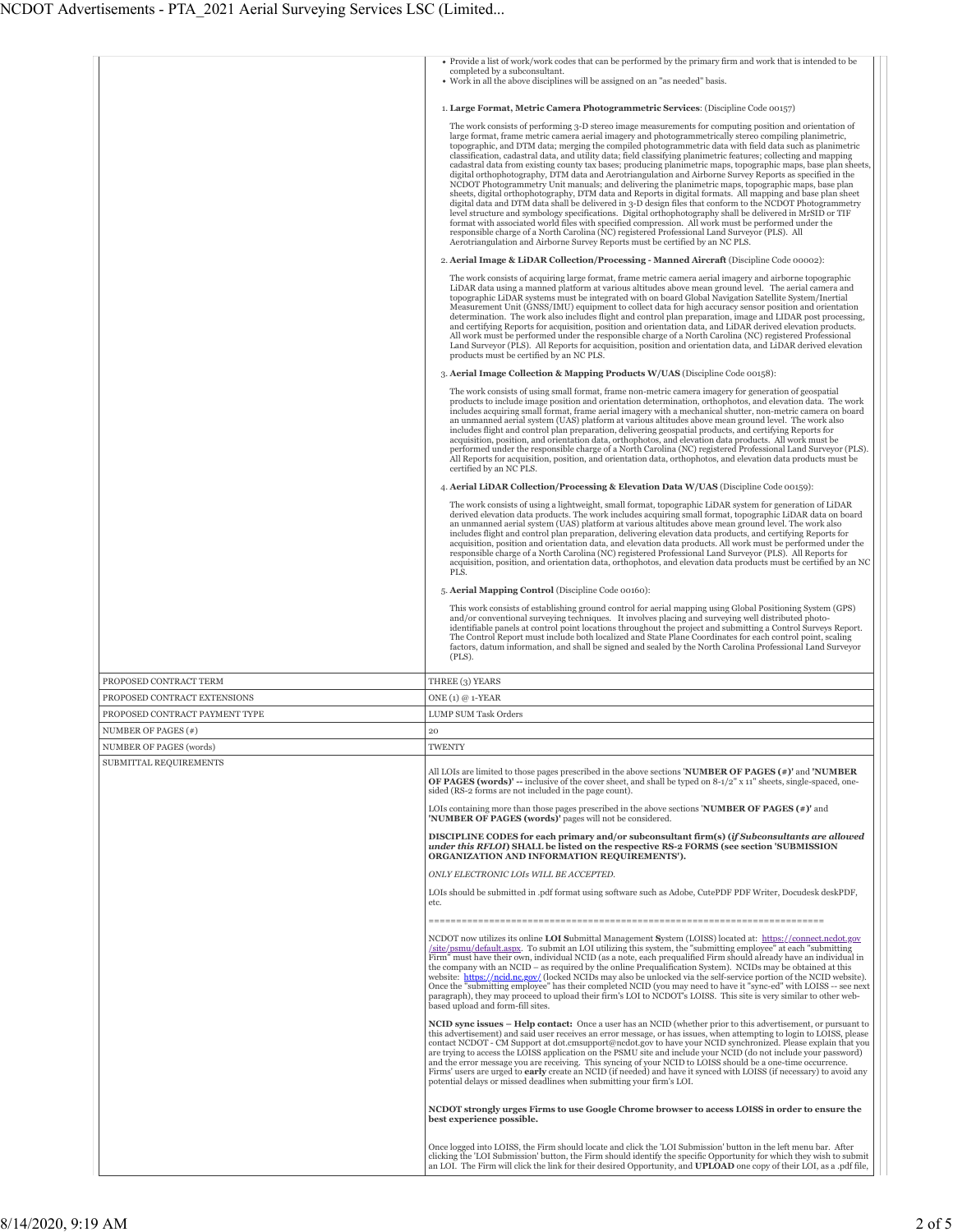|                                                       | to NCDOT's LOISS at the Advertisement/Opportunity-Specific 'LOI Submittal' LINK shown in the section above<br>entitled 'LETTER of INTEREST (LOI) Submittal Link'.                                                                                                                                                                                                                                                                                                                                                                                                                                                                                  |
|-------------------------------------------------------|----------------------------------------------------------------------------------------------------------------------------------------------------------------------------------------------------------------------------------------------------------------------------------------------------------------------------------------------------------------------------------------------------------------------------------------------------------------------------------------------------------------------------------------------------------------------------------------------------------------------------------------------------|
|                                                       | Your Firm's Letter of Interest (LOI) may be uploaded at the Advertisement/Opportunity-Specific 'LOI Submittal'<br>LINK for this specific Advertisement/Opportunity shown in the section above entitled 'LETTER of INTEREST<br>(LOI) Submittal Link'.                                                                                                                                                                                                                                                                                                                                                                                               |
|                                                       | LOISS will close the Advertisement / Opportunity at the appropriate time and will not allow Firms to submit LOIs<br>after the deadline.                                                                                                                                                                                                                                                                                                                                                                                                                                                                                                            |
|                                                       | Upon successful UPLOAD of your Firm's LOI to LOISS, the system will notify you with a confirmation screen. You<br>will also receive an e-mail stating that you have successfully submitted your Letter of Interest (LOI).                                                                                                                                                                                                                                                                                                                                                                                                                          |
|                                                       | Paper copies are not required. The subject line should contain the Firm's Name, and the text prescribed in the<br>section given below 'SUBJECT LINE OF PEF SUBMITTAL'.                                                                                                                                                                                                                                                                                                                                                                                                                                                                             |
|                                                       | LOIs SHALL be received electronically no later than 12:00 P.M. (NOON) Eastern, on the date given in the<br>section entitled 'SUBMITTAL DEADLINE' at the beginning of this Advertisement.                                                                                                                                                                                                                                                                                                                                                                                                                                                           |
|                                                       | LOISS will not allow LOIs to be UPLOADED nor be received after the above deadline and such LOIs<br>will not be considered.                                                                                                                                                                                                                                                                                                                                                                                                                                                                                                                         |
|                                                       | Firms are encouraged to begin this submittal process early as there are now several more steps<br>involved with LOI-submission than were involved with the previous FTS methodology of LOI-<br>submission.                                                                                                                                                                                                                                                                                                                                                                                                                                         |
|                                                       | -----------------------                                                                                                                                                                                                                                                                                                                                                                                                                                                                                                                                                                                                                            |
|                                                       | Firms submitting LOIs are encouraged to carefully check them for conformance to the requirements<br>stated above (and any other requirements in this Advertisement). If LOIs are submitted late, exceed<br>the maximum number of pages, are sent by any means other than NCDOT's LOI Submittal<br>Management System (LOISS), or are UPLOADED to any Advertisement/Opportunity-Specific 'LOI<br>Submittal' LINK other than that given in this Advertisement they will be disqualified.                                                                                                                                                              |
|                                                       | The Department reserves the right to reject all LOIs and not proceed with procurement.                                                                                                                                                                                                                                                                                                                                                                                                                                                                                                                                                             |
|                                                       | The Department reserves the right to waive any technicality in LOIs, or notify the Firm(s) of such<br>technicality and allow the $Firm(s)$ up to two (2) business days to rectify the technicality. The<br>Department has sole right and discretion in the determination of technicality and its meaning.                                                                                                                                                                                                                                                                                                                                          |
| SUBJECT LINE OF PEF SUBMITTAL                         | FIRM NAME_2021 Aerial Surveying Services LSC                                                                                                                                                                                                                                                                                                                                                                                                                                                                                                                                                                                                       |
| <b>SELECTION PROCESS</b>                              | Following is a general description of the selection process:                                                                                                                                                                                                                                                                                                                                                                                                                                                                                                                                                                                       |
|                                                       | • The NCDOT Selection Committee will review all qualifying LOI submittals.                                                                                                                                                                                                                                                                                                                                                                                                                                                                                                                                                                         |
|                                                       | • For Limited Services Contracts (On-Call type contracts), the NCDOT Selection Committee MAY, at the<br>Department's discretion, choose any number of firms to provide the services being solicited.                                                                                                                                                                                                                                                                                                                                                                                                                                               |
|                                                       | • For Project-Specific Contracts (non On-Call type contracts), the Selection Committee MAY, at the Department's<br>discretion, shortlist a minimum of three (3) firms to be interviewed. IF APPLICABLE, dates of shortlisting and<br>dates for interviews are shown in the section 'SUBMISSION SCHEDULE AND KEY DATES' at the end of<br>this RFLOI.                                                                                                                                                                                                                                                                                                |
|                                                       | • In order to be considered for selection, consultants must submit a complete response to this RFLOI prior to the<br>specified deadlines. Failure to submit all information in a timely manner will result in disqualification.                                                                                                                                                                                                                                                                                                                                                                                                                    |
| TITLE VI NONDISCRIMINATION NOTIFICATION               |                                                                                                                                                                                                                                                                                                                                                                                                                                                                                                                                                                                                                                                    |
|                                                       | The North Carolina Department of Transportation, in accordance with the provisions of Title VI of the Civil Rights<br>Act of 1964 (78 Stat. 252, 42 US.C. §§ 2000d to 2000d-4) and the Regulations, hereby notifies all RESPONDENTS<br>that it will affirmatively ensure that any contract entered into pursuant to this advertisement, disadvantaged<br>business enterprises will be afforded full and fair opportunity to submit LETTERS of INTEREST (LOIs) in response<br>to this ADVERTISEMENT and will not be discriminated against on the grounds of race, color, or national origin in<br>consideration for an award.                       |
| SMALL PROFESSIONAL SERVICES FIRM (SPSF) PARTICIPATION |                                                                                                                                                                                                                                                                                                                                                                                                                                                                                                                                                                                                                                                    |
|                                                       | The Department encourages the use of Small Professional Services Firms (SPSF). Small businesses determined to be<br>eligible for participation in the SPSF program are those meeting size standards defined by Small Business<br>Administration (SBA) regulations, 13 CFR Part 121 in Sector 54 under the North American Industrial Classification<br>System (NAICS). The SPSF program is a race, ethnicity, and gender neutral program designed to increase the<br>availability of contracting opportunities for small businesses on federal, state or locally funded contracts. SPSF<br>participation is not contingent upon the funding source. |
|                                                       | The Firm, at the time the Letter of Interest is submitted, shall submit a listing of all known SPSF firms that will<br>participate in the performance of the identified work. The participation shall be submitted on the Department's<br>Subconsultant Form RS-2. RS-2 forms may be accessed on the Department's website at NCDOT Connect Guidelines<br>& Forms (https://connect.ncdot.gov/business/consultants/Pages/Guidelines-Forms.aspx).                                                                                                                                                                                                     |
|                                                       | The SPSF must be qualified with the Department to perform the work for which they are listed.                                                                                                                                                                                                                                                                                                                                                                                                                                                                                                                                                      |
| PREQUALIFICATION                                      | The Department maintains on file the qualifications and key personnel for each approved discipline, as well as any<br>required samples of work. Each year on the anniversary date of the company, the firm shall renew their prequalified<br>disciplines. If your firm has not renewed its application as required by your anniversary date or if your firm is not<br>currently prequalified, please submit an application to the Department prior to submittal of your LOI. An<br>application may be accessed on the Department's website at Prequalifying Private Consulting Firms                                                               |
|                                                       | (https://connect.ncdot.gov/business/Prequal/Pages/Private-Consulting-Firm.aspx) -- Learn how to become<br>Prequalified as a Private Consulting Firm with NCDOT. Having this data on file with the Department eliminates the<br>need to resubmit this data with each letter of interest.                                                                                                                                                                                                                                                                                                                                                            |
|                                                       | Professional Services Contracts are race and gender neutral and do not contain goals. However, the Respondent is<br>encouraged to give every opportunity to allow Disadvantaged, Minority-Owned and Women-Owned Business<br>Enterprises (DBE/MBE/WBE) subconsultant utilization on all LOIs, contracts and supplemental agreements. The<br>Firm, subconsultant and subfirm shall not discriminate on the basis of race, religion, color, national origin, age,<br>disability or sex in the performance of this contract.                                                                                                                           |
| DIRECTORY OF FIRMS AND DEPARTMENT ENDORSEMENT         | Real-time information about firms doing business with the Department, and information regarding their<br>prequalifications and certifications, is available in the Directory of Transportation Firms. The Directory can be<br>accessed on the Department's website at Directory of Firms (https://www.ebs.nc.gov/VendorDirectory/default.html)<br>-- Complete listing of certified and prequalified firms.<br>The listing of an individual firm in the Department's directory shall not be construed as an endorsement of the firm.                                                                                                                |
| <b>SELECTION CRITERIA</b>                             |                                                                                                                                                                                                                                                                                                                                                                                                                                                                                                                                                                                                                                                    |
|                                                       | All prequalified firms who submit responsive letters of interest will be considered.                                                                                                                                                                                                                                                                                                                                                                                                                                                                                                                                                               |
|                                                       | In selecting a firm/team, the selection committee will take into consideration qualification information including                                                                                                                                                                                                                                                                                                                                                                                                                                                                                                                                 |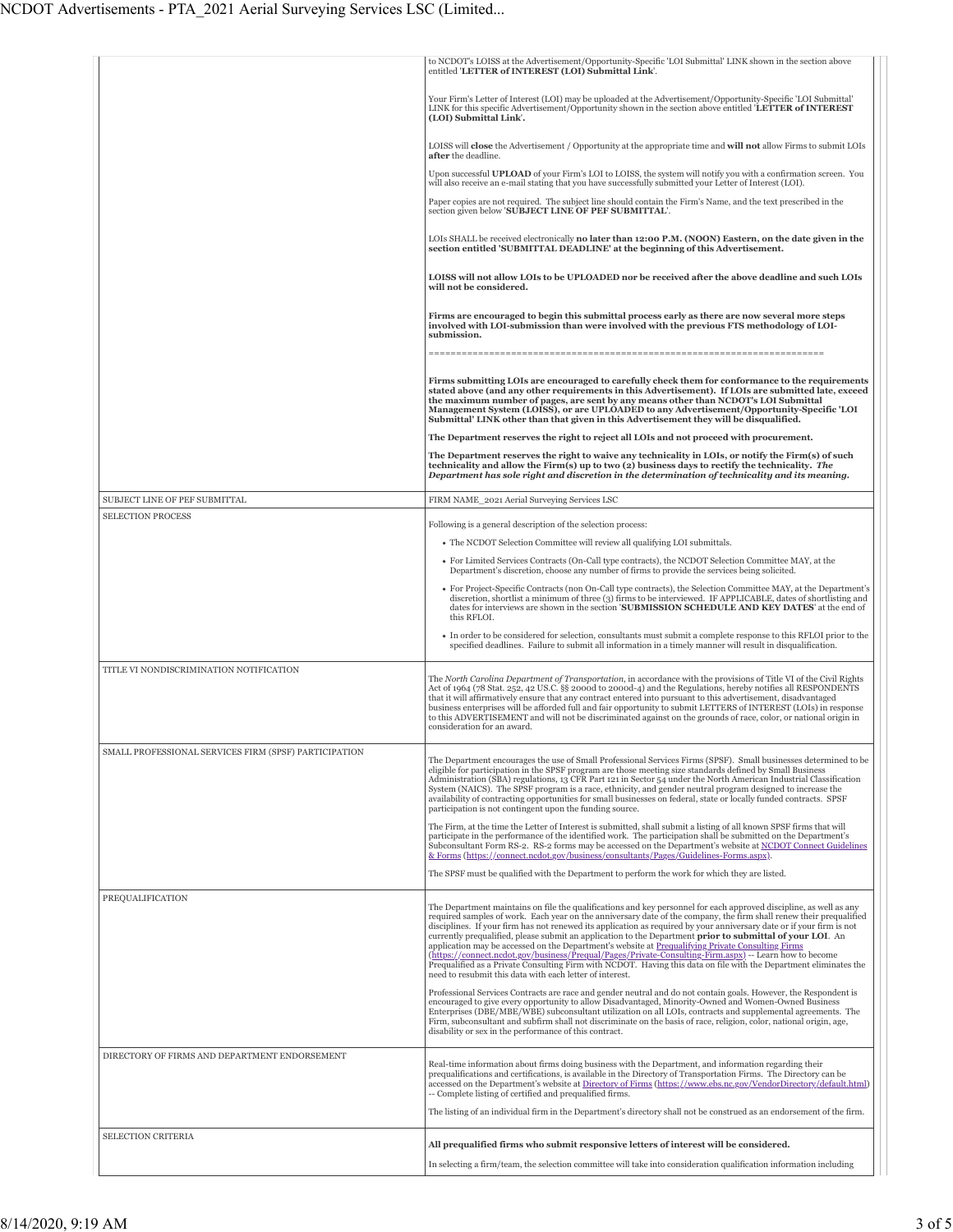|                                                      | such factors as those listed in the 'SELECTION CRITERIA' sections shown below.                                                                                                                                                                                                                                                                                                                                                                                                                                                                                                                                                                                                                                                                                                                                                                                                                                                                                                                                                                                              |
|------------------------------------------------------|-----------------------------------------------------------------------------------------------------------------------------------------------------------------------------------------------------------------------------------------------------------------------------------------------------------------------------------------------------------------------------------------------------------------------------------------------------------------------------------------------------------------------------------------------------------------------------------------------------------------------------------------------------------------------------------------------------------------------------------------------------------------------------------------------------------------------------------------------------------------------------------------------------------------------------------------------------------------------------------------------------------------------------------------------------------------------------|
|                                                      | After reviewing qualifications, if firms are equal on the evaluation review, then those qualified firms with proposed                                                                                                                                                                                                                                                                                                                                                                                                                                                                                                                                                                                                                                                                                                                                                                                                                                                                                                                                                       |
|                                                      | SPSF participation will be given priority consideration.                                                                                                                                                                                                                                                                                                                                                                                                                                                                                                                                                                                                                                                                                                                                                                                                                                                                                                                                                                                                                    |
|                                                      |                                                                                                                                                                                                                                                                                                                                                                                                                                                                                                                                                                                                                                                                                                                                                                                                                                                                                                                                                                                                                                                                             |
| SELECTION CRITERIA #1 %:                             | 40 %                                                                                                                                                                                                                                                                                                                                                                                                                                                                                                                                                                                                                                                                                                                                                                                                                                                                                                                                                                                                                                                                        |
| SELECTION CRITERIA #1 DEFINITION:                    | The evaluation of performance on any previous contracts with the North Carolina Department of Transportation<br>Photogrammetry Unit and Location & Surveys Unit.                                                                                                                                                                                                                                                                                                                                                                                                                                                                                                                                                                                                                                                                                                                                                                                                                                                                                                            |
| SELECTION CRITERIA #2 %:                             | 30 %                                                                                                                                                                                                                                                                                                                                                                                                                                                                                                                                                                                                                                                                                                                                                                                                                                                                                                                                                                                                                                                                        |
| SELECTION CRITERIA #2 DEFINITION:                    |                                                                                                                                                                                                                                                                                                                                                                                                                                                                                                                                                                                                                                                                                                                                                                                                                                                                                                                                                                                                                                                                             |
|                                                      | The firm's experience and staff used to perform the type of work required.                                                                                                                                                                                                                                                                                                                                                                                                                                                                                                                                                                                                                                                                                                                                                                                                                                                                                                                                                                                                  |
| SELECTION CRITERIA #3 %:                             | 30 %                                                                                                                                                                                                                                                                                                                                                                                                                                                                                                                                                                                                                                                                                                                                                                                                                                                                                                                                                                                                                                                                        |
| SELECTION CRITERIA #3 DEFINITION:                    | The appropriate type and quantity of equipment to be used in collecting the requested data and the ability to deliver                                                                                                                                                                                                                                                                                                                                                                                                                                                                                                                                                                                                                                                                                                                                                                                                                                                                                                                                                       |
|                                                      | digital data that conforms to NCDOT specifications.                                                                                                                                                                                                                                                                                                                                                                                                                                                                                                                                                                                                                                                                                                                                                                                                                                                                                                                                                                                                                         |
| SELECTION CRITERIA #4 %:                             |                                                                                                                                                                                                                                                                                                                                                                                                                                                                                                                                                                                                                                                                                                                                                                                                                                                                                                                                                                                                                                                                             |
|                                                      |                                                                                                                                                                                                                                                                                                                                                                                                                                                                                                                                                                                                                                                                                                                                                                                                                                                                                                                                                                                                                                                                             |
| SELECTION CRITERIA #4 DEFINITION:                    |                                                                                                                                                                                                                                                                                                                                                                                                                                                                                                                                                                                                                                                                                                                                                                                                                                                                                                                                                                                                                                                                             |
| SELECTION CRITERIA #5 %:                             |                                                                                                                                                                                                                                                                                                                                                                                                                                                                                                                                                                                                                                                                                                                                                                                                                                                                                                                                                                                                                                                                             |
| SELECTION CRITERIA #5 DEFINITION:                    |                                                                                                                                                                                                                                                                                                                                                                                                                                                                                                                                                                                                                                                                                                                                                                                                                                                                                                                                                                                                                                                                             |
| NCDOT ADDRESSEE                                      | Robert J. Stroup, PE -- State Professional Services Engineer                                                                                                                                                                                                                                                                                                                                                                                                                                                                                                                                                                                                                                                                                                                                                                                                                                                                                                                                                                                                                |
| SUBMISSION ORGANIZATION AND INFORMATION REQUIREMENTS | The LOI should be addressed to the person shown in the 'NCDOT ADDRESSEE' section shown above and must<br>include the name, address, telephone number, and e-mail address of the prime consultant's contact person for this<br>RFLOL.<br>The LOI must also include the information outlined below:                                                                                                                                                                                                                                                                                                                                                                                                                                                                                                                                                                                                                                                                                                                                                                           |
|                                                      |                                                                                                                                                                                                                                                                                                                                                                                                                                                                                                                                                                                                                                                                                                                                                                                                                                                                                                                                                                                                                                                                             |
|                                                      | Chapter 1 - Introduction                                                                                                                                                                                                                                                                                                                                                                                                                                                                                                                                                                                                                                                                                                                                                                                                                                                                                                                                                                                                                                                    |
|                                                      | The Introduction should demonstrate the consultant's overall qualifications to fulfill the requirements of<br>the scope of work and should contain the following elements of information:                                                                                                                                                                                                                                                                                                                                                                                                                                                                                                                                                                                                                                                                                                                                                                                                                                                                                   |
|                                                      | Expression of firm's interest in the work;                                                                                                                                                                                                                                                                                                                                                                                                                                                                                                                                                                                                                                                                                                                                                                                                                                                                                                                                                                                                                                  |
|                                                      | • Statement of whether firm is on register;                                                                                                                                                                                                                                                                                                                                                                                                                                                                                                                                                                                                                                                                                                                                                                                                                                                                                                                                                                                                                                 |
|                                                      | • Date of most recent private engineering firm qualification;<br>• Statement regarding firm's(') possible conflict of interest for the work; and                                                                                                                                                                                                                                                                                                                                                                                                                                                                                                                                                                                                                                                                                                                                                                                                                                                                                                                            |
|                                                      | ■ Summation of information contained in the letter of interest.                                                                                                                                                                                                                                                                                                                                                                                                                                                                                                                                                                                                                                                                                                                                                                                                                                                                                                                                                                                                             |
|                                                      | Chapter 2 - Team Qualifications                                                                                                                                                                                                                                                                                                                                                                                                                                                                                                                                                                                                                                                                                                                                                                                                                                                                                                                                                                                                                                             |
|                                                      | This chapter should elaborate on the general information presented in the introduction, to establish the                                                                                                                                                                                                                                                                                                                                                                                                                                                                                                                                                                                                                                                                                                                                                                                                                                                                                                                                                                    |
|                                                      | credentials and experience of the consultant to undertake this type of effort. The following must be<br>included:                                                                                                                                                                                                                                                                                                                                                                                                                                                                                                                                                                                                                                                                                                                                                                                                                                                                                                                                                           |
|                                                      | 1. Identify recent, similar projects the firm, acting as the prime contractor, has conducted which<br>demonstrates its ability to conduct and manage the project. Provide a synopsis of each project and<br>include the date completed, and contact person.                                                                                                                                                                                                                                                                                                                                                                                                                                                                                                                                                                                                                                                                                                                                                                                                                 |
|                                                      | 2. If subconsultants are involved, provide corresponding information describing their qualifications as<br>requested in bullet number 1 above.                                                                                                                                                                                                                                                                                                                                                                                                                                                                                                                                                                                                                                                                                                                                                                                                                                                                                                                              |
|                                                      | Chapter 3 - Team Experience                                                                                                                                                                                                                                                                                                                                                                                                                                                                                                                                                                                                                                                                                                                                                                                                                                                                                                                                                                                                                                                 |
|                                                      | This chapter must provide the names, classifications, and location of the firm's North Carolina employees<br>and resources to be assigned to the advertised work; and the professional credentials and experience of<br>the persons assigned to the project, along with any unique qualifications of key personnel. Although<br>standard personnel resumes may be included, identify pertinent team experience to be applied to this<br>project. Specifically, the Department is interested in the experience, expertise, and total quality of the<br>consultant's proposed team. If principals of the firm will not be actively involved in the study/contract<br>/project, do not list them. The submittal shall clearly indicate the Consultant's Project Manager, other<br>key Team Members and his/her qualifications for the proposed work. Also, include the team's<br>organization chart for the Project / Plan. A Capacity Chart / Graph (available work force) should also be<br>included. Any other pertinent information should also be listed in this section. |
|                                                      | Note: If a project team or subconsultant encounters personnel changes, or any other changes of<br>significance dealing with the company, NCDOT should be notified immediately.                                                                                                                                                                                                                                                                                                                                                                                                                                                                                                                                                                                                                                                                                                                                                                                                                                                                                              |
|                                                      | Chapter 4 - Technical Approach                                                                                                                                                                                                                                                                                                                                                                                                                                                                                                                                                                                                                                                                                                                                                                                                                                                                                                                                                                                                                                              |
|                                                      | The consultant shall provide information on its understanding of, and approach to accomplish, this<br>project, including their envisioned scope for the work and any innovative ideas/approaches, and a                                                                                                                                                                                                                                                                                                                                                                                                                                                                                                                                                                                                                                                                                                                                                                                                                                                                     |
|                                                      | schedule to achieve the dates outlined in this RFLOI (if any project-specific dates are outlined below).<br>PROJECT MILESTONE(s) and DATE(s) (IF APPLICABLE) -- see section 'PROJECT MILETONE(s)                                                                                                                                                                                                                                                                                                                                                                                                                                                                                                                                                                                                                                                                                                                                                                                                                                                                            |
|                                                      | and<br>$\textbf{DATE}(s)$ ' below (if applicable).                                                                                                                                                                                                                                                                                                                                                                                                                                                                                                                                                                                                                                                                                                                                                                                                                                                                                                                                                                                                                          |
|                                                      | APPENDICES-                                                                                                                                                                                                                                                                                                                                                                                                                                                                                                                                                                                                                                                                                                                                                                                                                                                                                                                                                                                                                                                                 |
|                                                      | CONSULTANT CERTIFICATION Form RS-2                                                                                                                                                                                                                                                                                                                                                                                                                                                                                                                                                                                                                                                                                                                                                                                                                                                                                                                                                                                                                                          |
|                                                      | Completed Form RS-2 forms SHALL be submitted with the firm's letter of interest.<br>This section is limited to the number of pages required to provide the requested<br>information.                                                                                                                                                                                                                                                                                                                                                                                                                                                                                                                                                                                                                                                                                                                                                                                                                                                                                        |
|                                                      | Submit Form RS-2 forms for the following:                                                                                                                                                                                                                                                                                                                                                                                                                                                                                                                                                                                                                                                                                                                                                                                                                                                                                                                                                                                                                                   |
|                                                      | • Prime Consultant firm                                                                                                                                                                                                                                                                                                                                                                                                                                                                                                                                                                                                                                                                                                                                                                                                                                                                                                                                                                                                                                                     |
|                                                      | o Prime Consultant Form RS-2; and                                                                                                                                                                                                                                                                                                                                                                                                                                                                                                                                                                                                                                                                                                                                                                                                                                                                                                                                                                                                                                           |
|                                                      | • ANY/ALL Subconsultant firms (If Subconsultants are<br>allowed under this RFLOI) to be, or anticipated to be, utilized by<br>your firm.                                                                                                                                                                                                                                                                                                                                                                                                                                                                                                                                                                                                                                                                                                                                                                                                                                                                                                                                    |
|                                                      | o Subconsultant Form RS-2.                                                                                                                                                                                                                                                                                                                                                                                                                                                                                                                                                                                                                                                                                                                                                                                                                                                                                                                                                                                                                                                  |
|                                                      | o In the event the firm has no subconsultant, it is required<br>that this be indicated on the Subconsultant Form RS-2 by                                                                                                                                                                                                                                                                                                                                                                                                                                                                                                                                                                                                                                                                                                                                                                                                                                                                                                                                                    |